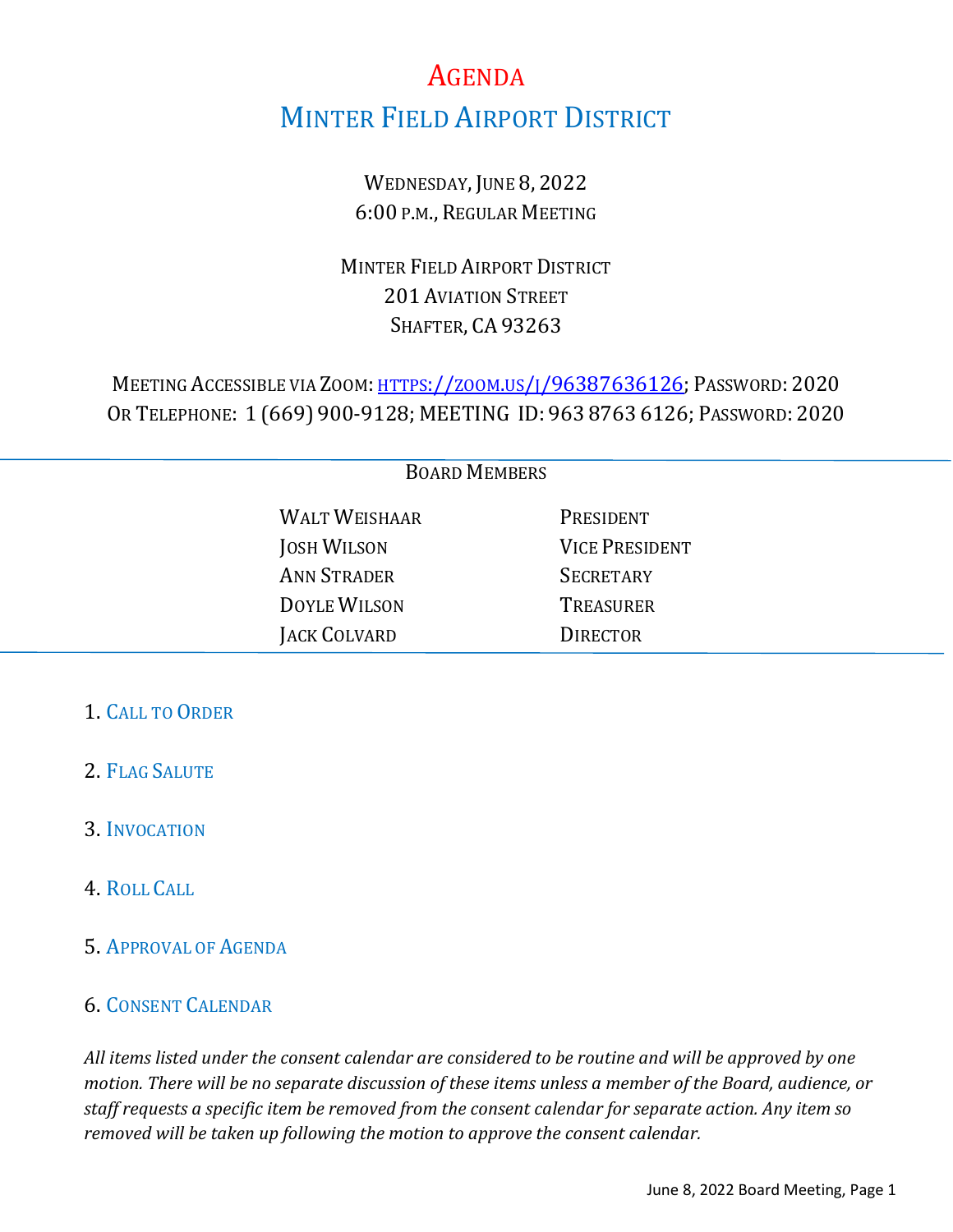# **A. Approval of Minutes**

1. Board Meeting Minutes for May 11, 2022

## **B. Financial Report**

- 1. Approval of Voucher List for May 2022 in the amount of \$117,205.70
- 2. Approval of Financial Statements for May 2022
- 3. Budget Performance Fiscal Year To Date (FYTD), as of May 2022
- 4. Tenants in Arrears Four (5); None (0) in the court or legal process. *Information only*

# **C. Correspondence**

1. None.

### 7. PUBLIC TIME

This portion of the meeting is reserved for persons desiring to address the Board on any matter not on this agenda and over which the Board has jurisdiction. Brief comments regarding agenda items may be recognized by the chair as each item is presented. Please state your name for the record before making your presentation.

### 8. NEW ITEMS

- **A.** A Resolution Of The Board Of Directors Of The Minter Field Airport District Proclaiming A Local Emergency Persists, Re-Ratifying The Proclamation Of A State Of Emergency By Governor Newsom's Order Dated March 4, 2020, And Re-Authorizing Remote Teleconference Meetings Of The Legislative Bodies Of Minter Field Airport District For The Period June 21, 2022 To July 20, 2022 Pursuant To Brown Act Provisions. Resolution 22-07
- **B.** Board approval of Adopted Budget for Minter Field Airport District, for Fiscal Year 2022-2023 SR 008-22